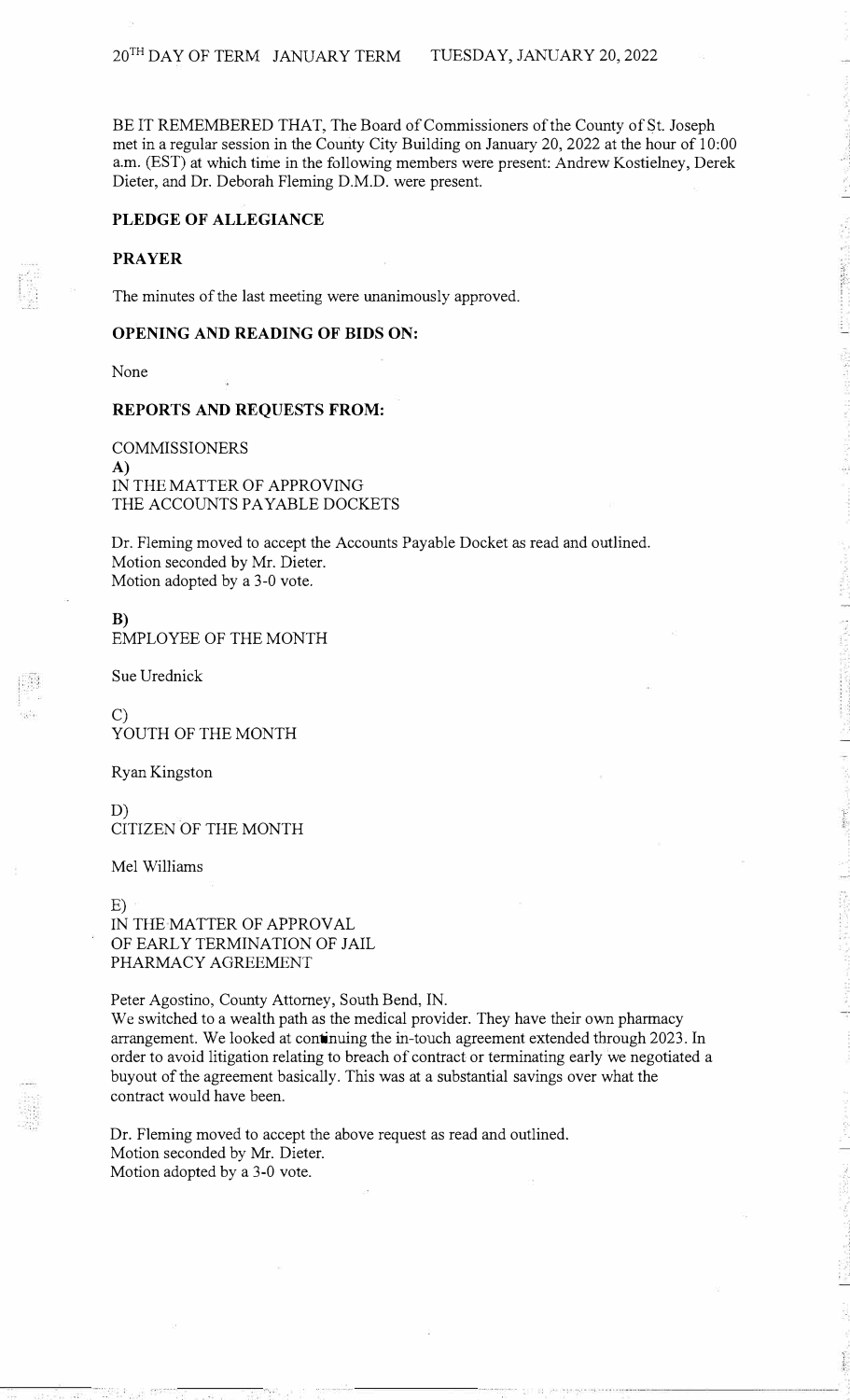F) IN THE MATTER OF APPROVING A SUPPLEMENTAL RELEASE AGREEMENT

Peter Agostino, County Attorney, South Bend, IN.

This is in regard to a former employee of St. Joseph County, Queenie Evans. The county agreed at the time of separation to allow her to receive all benefits she was entitled to. She was on our disability plan. She is now on social security disability. This closes up a gap in the agreement whereby she retains the benefits that we agreed to provide to her. This is a final step in terms of carrying out the terms of her separation.

Dr. Fleming moved to accept the above request as read and outlined. Motion seconded by Mr. Dieter. Motion adopted by a 3-0 vote.

G) IN THE MATTER OF APPROVING BILLS PASSED BY THE ST. JOSEPH COUNTY COUNCIL

BILL NO. 148-21 146-21 147-21 150-21 154-21 153-21 149-21 151-21 155-21 156-21 152-21 145-21 141-21 ORDINANCE NO. 01-22 02-22 03-22 04-22 05-22 06-22 07-22 08-22 09-22 10-22 11-22 12-2214-22

Dr. Fleming moved to accept the above request as read and outlined. Motion seconded by Mr. Dieter. Motion adopted by a 3-0 vote.

AUDITOR IN THE MATTER OF APPROVING A COMMISSIONERS CERTIFICATE SALE SERVICES ADDENDUM TO THE SRI TAX SALE SERVICE AGREEMENT

John Murphy, Auditor's Office, on the 2<sup>nd</sup> floor.

This is an amended contract regarding the Commissioners sale for property taxes.

Dr. Fleming moved to accept the above request as read and outlined. Motion seconded by Mr. Dieter. Motion adopted by a 3-0 vote.

IN THE MATTER OF APPROVING AN INDEPENDENT CONTRACTOR AGREEMENT FOR EMERGENCY RENTAL ASSISTANCE CONSULTING SERVICES-COREY SZCZYPKA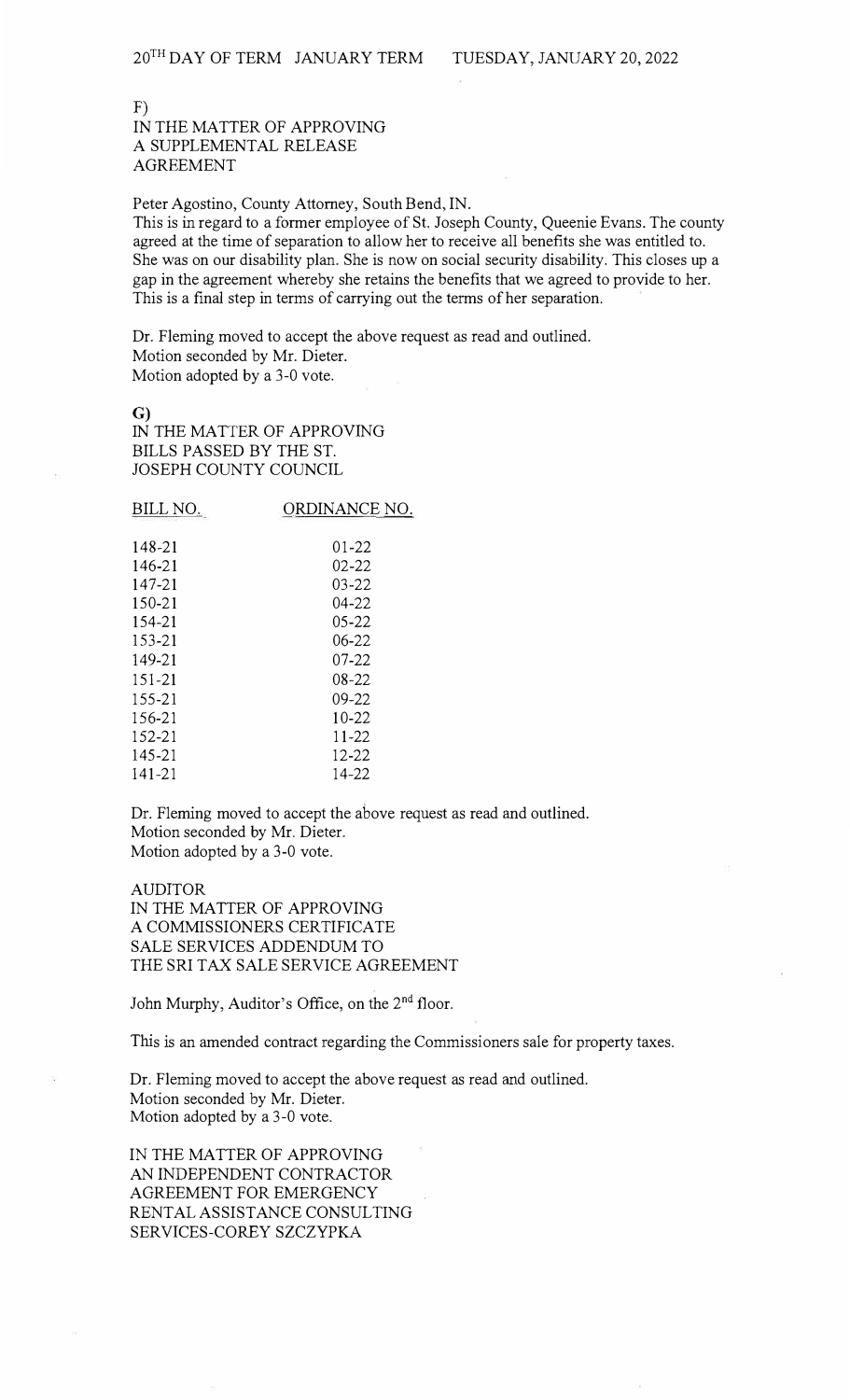This is an agreement to keep Corey as a consultant as she has recently moved out of the area. This is an hourly contract on an as needed basis at \$35.00 per hour. This is for a three-month period from January  $18 -$  April 18, 2022. There are funds for this in the ERA budget.

Dr. Fleming moved to accept the above request as read and outlined. Motion seconded by Mr. Dieter. Motion adopted by a 3-0 vote.

HUMAN RESOURCES IN THE MATTER OF APPROVING GALLAGHER P&C AGREEMENT

Kim Karkiewicz, Human Resource Director, offices on the 7<sup>th</sup> floor.

This agreement is with our broker for our insurance coverages. This is a 3-year contract with a fee of \$10,000.00 per year.

Dr. Fleming moved to accept the above request as read and outlined. Motion seconded by Mr. Dieter. Motion adopted by a 3-0 vote.

IN THE MATTER OF APPROVING A SERVICE AGREEMENT WITH NYHART FOR ACTUARIAL SERVICES FOR ST JOSEPH COUNTY

We use Nyhart for the reporting of both insurance and benefits pension. We are looking to them to help us get the requirements needed for the GASB 75 reporting needed by the state. This would be for all of last year and will cover both the County and Solid Waste Management.

Dr. Fleming moved to accept the above request as read and outlined. Motion seconded by Mr. Dieter. Motion adopted by a 3-0 vote.

IN THE MATTER OF APPROVING A SERVICE AGREEMENT WITH NYHART FOR ACTUARIAL SERVICES FOR ST JOSEPH COUNTY SOLID WASTE MANAGEMENT

Dr. Fleming moved to accept the above request as read and outlined. Motion seconded by Mr. Dieter. Motion adopted by a 3-0 vote.

## **INFRASTRUCTURE PLANNING AND GROWTH:**

Sky Medors, County Engineer, office on the 7<sup>th</sup> floor. A) IN THE MATTER OF APPROVAL OF R&S 92101-D MAINTENANCE ASPHALT OVERLAY COMMUNITY CROSSINGS MATCHING GRANT PROGRAM CHANGE ORDER NO 2/ FINAL CHANGE ORDER

This is an increase of \$215,684.37. These changes were necessary due to extensions of road paving and adjustments in several contract pay items. The revised amount is \$2,770,480.03.

Motion made by Dr. Fleming to accept the recommendation of the Department of Infrastructure Planning and Growth in reference to the above request as read and outlined.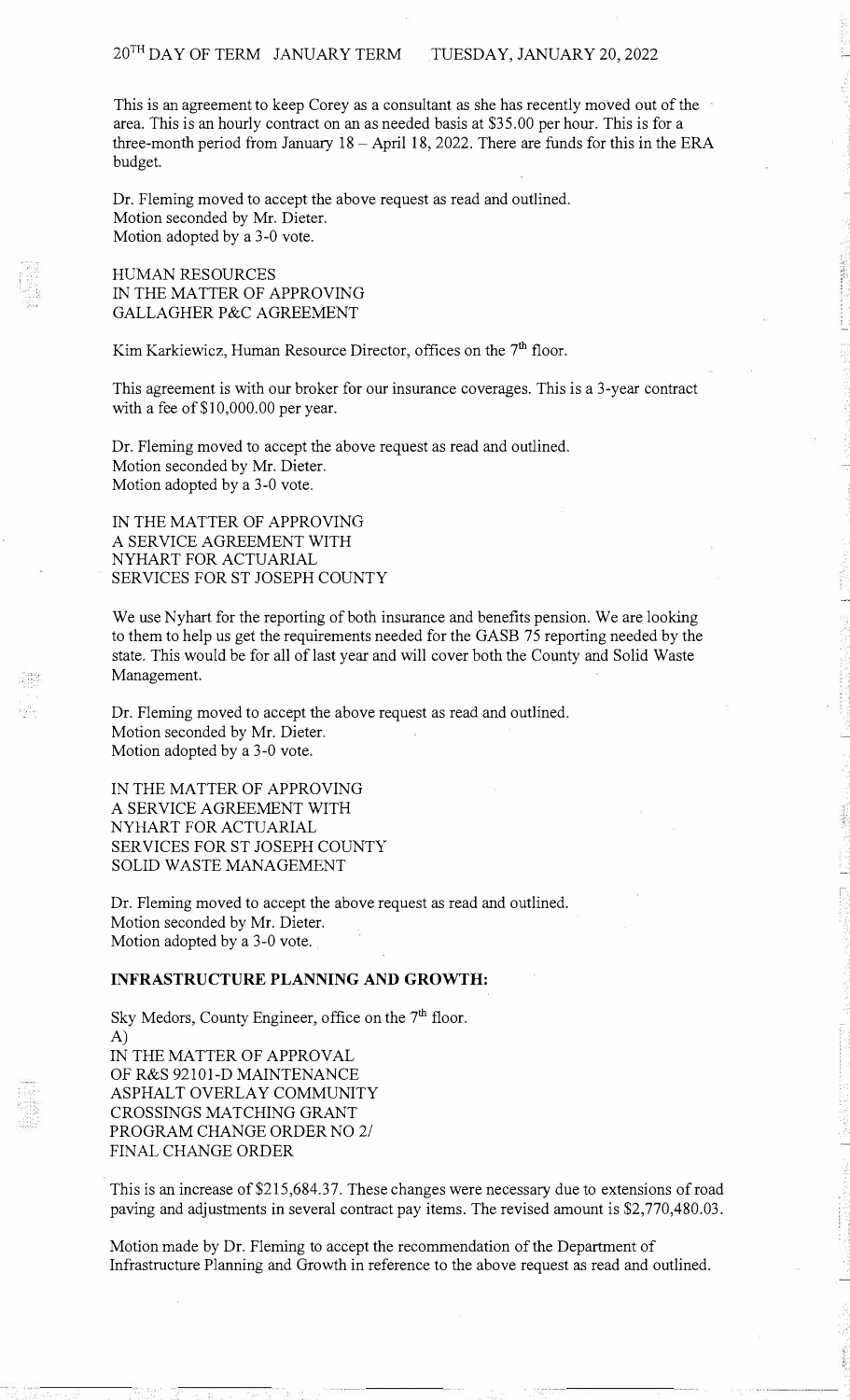Motion seconded by Mr. Dieter. Motion adopted by a 3-0 vote.

B)

IN THE MATTER OF APPROVAL OF SJRDC-92001C-18/20 IEC BROADBAND EXPANSION CHANGE ORDER NO 2/FINAL CHANGE ORDER

This is an increase of .1187% to the original contract which brings the new amount to \$1,731,622.50.

Motion made by Dr. Fleming to accept the recommendation of the Department of Infrastructure Planning and Growth in reference to the above request as read and outlined. Motion seconded by Mr. Dieter. Motion adopted by a 3-0 vote.

C) IN THE MATTER OF APPROVING CONTRACT R-37496 ADDED TRAVEL LANES AND BRIDGE REPLACEMENT ON DOUGLAS ROAD AND IRONWOOD ROAD AT VARIOUS LOCATIONS BETWEEN IVY ROAD AND SR 23 CHANGE ORDER NO 1

This change order is in the amount of \$140,258.25, this will be paid by the City of South Bend. The revised contract amount will be \$12,253,366.58.

Motion made by Dr. Fleming to accept the recommendation of the Department of Infrastructure Planning and Growth in reference to the above request as read and outlined. Motion seconded by Mr. Dieter. Motion adopted by a 3-0 vote.

Bill Schalliol, Economic Development, offices on the 11<sup>th</sup> floor. D) IN THE MATTER OF APPROVING A 2022 GRANTS CONSULTING AND ADVOCACY AGREEMENT FOR ST JOSEPH COUNTY, IN.- TAI GINSBERG & ASSOCIATES

This is for 2022 for grant consulting and advocacy. We have used TAI for several years. This is a not to exceed amount of \$60,000.00. We request your approval.

Motion made by Dr. Fleming to accept the recommendation of the Department of Infrastructure Planning and Growth in reference to the above request as read and outlined. Motion seconded by Mr. Dieter. Motion adopted by a 3-0 vote.

D) IN THE MATTER OF APPROVING A PROFESSIONAL SERVICES PROPOSAL FOR REAL ESTATE SERVICES - TRI COUNTY APPRAISAL, LLC

This is for 2022 for various real estate services. We have used Tri County for several years. This is a not to exceed amount of \$25,000.00. We request your approval.

Motion made by Dr. Fleming to accept the recommendation of the Department of Infrastructure Planning and Growth in reference to the above request as read and outlined.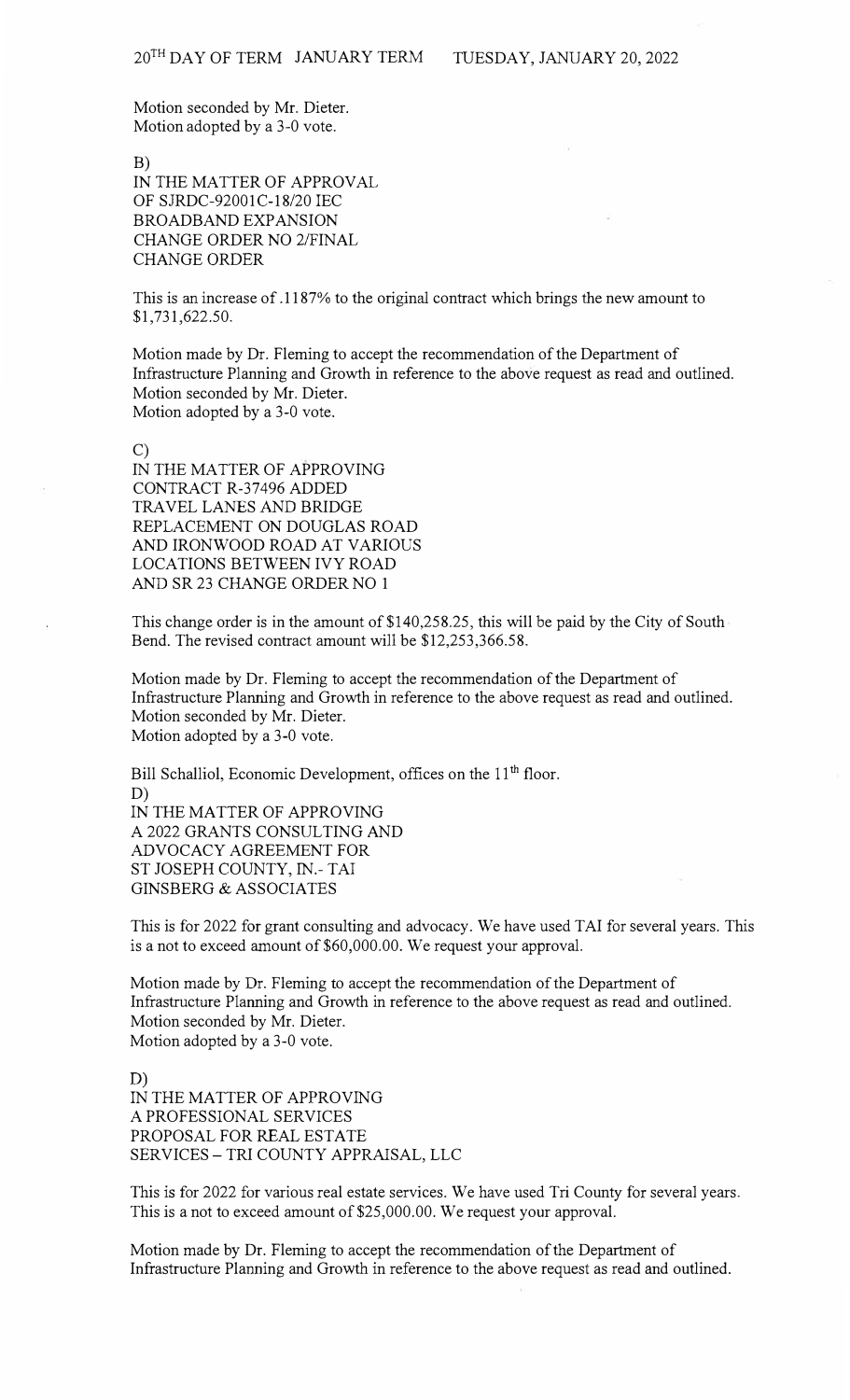Motion seconded by Mr. Dieter. Motion adopted by a 3-0 vote.

## **OLD BUSINESS:**

No action taken.

A) IN THE MATTER OF APPROVING RESOLUTION R-3-C-2022: RESOLUTION OF THE ST JOSEPH COUNTY BOARD OF COMMISSIONERS ESTABLISHING THE INTENT TO AMEND THE INTERLOCAL AGREEMENT FOR THE ADMINISTRATION OF SOLID WASTE MANAGEMENT DISTRICT USER FEES

#### B)

IN THE MATTER OF APPROVING A SECOND AMENDMENT TO INTERLOCAL AGREEMENT OF THE ADMINISTRATION OF SOLID WASTE MANAGEMENT DISTRICT ACCOUNT SERVICES

#### C)

IN THE MATTER OF APPROVING RESOLUTION R-4-C-2022: RESOLUTION OF THE ST JOSEPH COUNTY BOARD OF COMMISSIONERS ESTABLISHING THE INTENT OF SOLID WASTE MANAGEMENT DISTRICT USER FEES

## D)

IN THE MATTER OF APPROVING EXTENSION TO INTERLOCAL AGREEMENT FOR THE COLLECTION OF SOLID WASTE MANAGEMENT DISTRICT USER FEES

# **PUBLIC COMMENTS:**

Debra Durail, South bend, IN. Speaks on integrity and working together.

Dan Caruso, New Carlisle, IN. Gives thanks for mediation on redistricting maps.